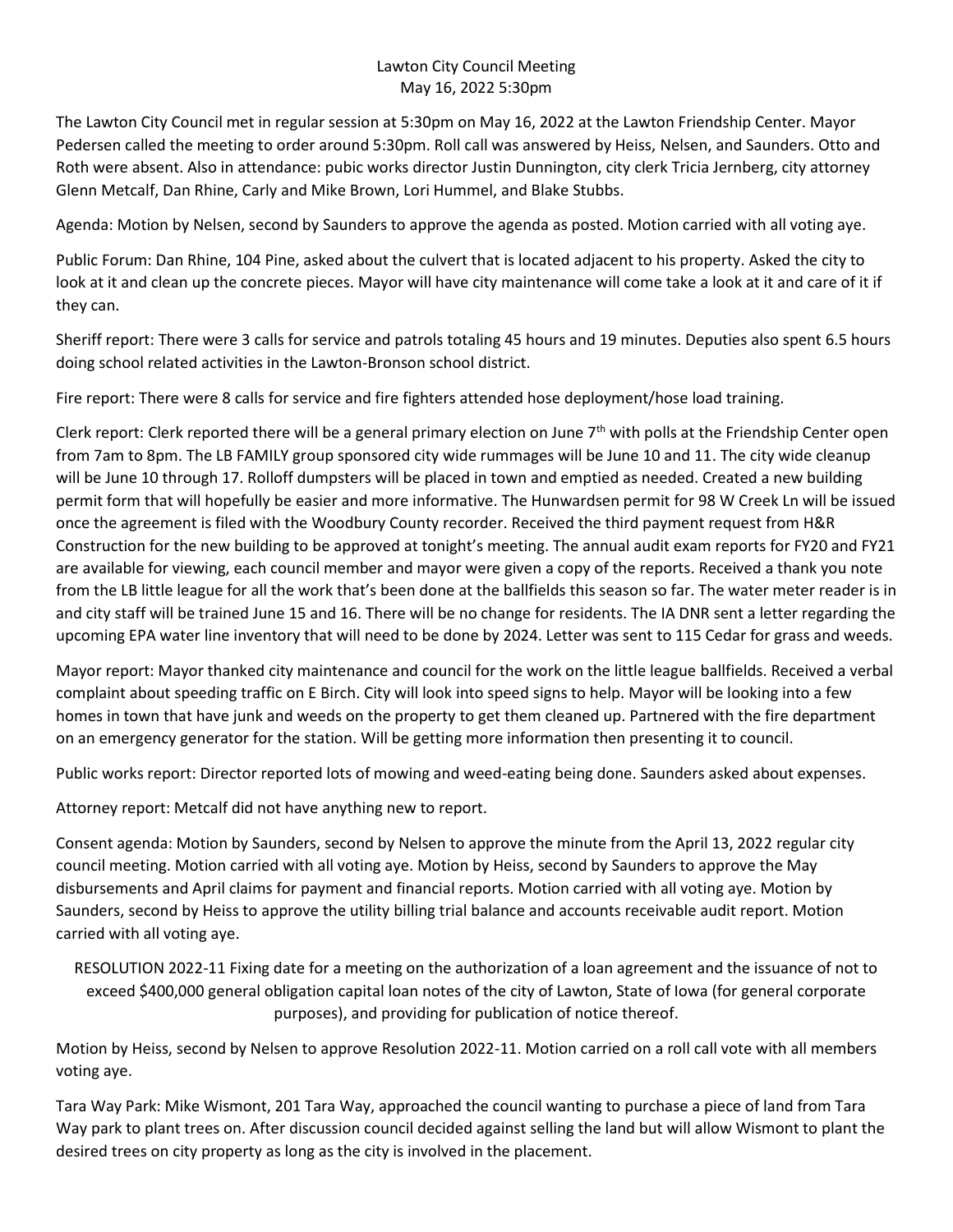RFI#5 for building: Motion by Heiss, second by Saunders to approve the RFI#5 from H&R Construction for \$1,980 to construction a retaining wall around the well on the north side of the building. Motion carried with all voting aye.

Rental agreement: Discussion including rate by guest number or event type, deposit amount, and liquor distribution options. Council will continue to discuss options.

Current city facilities: Discussion including leasing the building and selling the building. Public and council discussion on potential businesses wanted in town. Council will continue to discuss options.

With no further business, motion by Saunders, second by Nelsen to adjourn meeting at 6:20pm. Motion carried with all voting aye.

\_\_\_\_\_\_\_\_\_\_\_\_\_\_\_\_\_\_\_\_\_\_\_\_\_\_\_\_\_\_\_\_\_\_\_\_\_ \_\_\_\_\_\_\_\_\_\_\_\_\_\_\_\_\_\_\_\_\_\_\_\_\_\_\_\_\_\_\_\_\_\_\_

Jesse Pedersen, Mayor Tricia Jernberg, City Clerk

| City of Lawton- Claims & Revenues April 2022 |                                |    |            |
|----------------------------------------------|--------------------------------|----|------------|
| <b>ACCO UNLIMITED</b>                        | Chlorine                       | \$ | 356.80     |
| <b>ANALYTICAL &amp; CONSULTING</b>           | <b>Testing</b>                 | \$ | 42.75      |
| <b>APEX CROP SERVICES LLC</b>                | Pump & sprayer parts           |    | \$1,393.10 |
| AUDITOR OF STATE OF IOWA                     | FY20 Annual Exam Filing Fee    | \$ | 350.00     |
| <b>BOMGAARS</b>                              | Shovels for GB ceremony        | \$ | 679.82     |
| <b>CITY OF LAWTON</b>                        | <b>Fire Utilities</b>          | \$ | 48.27      |
| <b>COLLECTION SERVICES CENTR</b>             | <b>CHILD SUPPORT</b>           | \$ | 410.76     |
| <b>EFTPS</b>                                 | FED/FICA TAX                   |    | \$2,792.07 |
| <b>FELD FIRE</b>                             | Handle/Bale Nozzle             | Ś. | 27.00      |
| GILL HAULING, INC                            | March Garbage                  |    | \$6,158.33 |
| <b>H&amp;R CONSTRUCTION CO</b>               | Payment #2                     |    | \$4,275.00 |
| <b>HAKA</b>                                  | PW Fuel February               | \$ | 808.70     |
| <b>HEALY WELDING</b>                         | Sweeper arm repair             | \$ | 220.00     |
| <b>ICAP</b>                                  | <b>Builders Risk Insurance</b> |    | \$3,035.00 |
| <b>IPERS</b>                                 | <b>REGULAR IPERS</b>           |    | \$1,856.14 |
| <b>JUSTIN DUNNINGTON</b>                     | <b>PR ADVANCE</b>              |    | \$1,770.00 |
| <b>MCQUEEN'S SOFT WATER</b>                  | Water                          | \$ | 38.50      |
| <b>MENARDS - SIOUX CITY</b>                  | Park swings & paint            | \$ | 78.14      |
| MICROSOFT CORP                               | Microsoft 365 Business Standrd | \$ | 20.75      |
| MIDAMERICAN ENERGY                           | <b>Utilities</b>               |    | \$3,570.62 |
| <b>OLD IRON VINYL</b>                        | Vinyl stickers                 | \$ | 150.00     |
| O'REILLY AUTOMOTIVE                          | Park equipment                 | \$ | 309.60     |
| SBW INC DBA ACE ENGINE                       | <b>Trimmer parts</b>           | \$ | 79.39      |
| SIOUXLAND HUMANE SOCIETY                     | Services-March 2022- cats      | \$ | 111.00     |
| SOOLAND BOBCAT                               | Toolcat belt/idler repair      | \$ | 300.27     |
| <b>STAPLES - SIOUX CITY</b>                  | <b>Office Supplies</b>         | \$ | 65.75      |
| THE RECORD                                   | March publishing               | \$ | 167.28     |
| TREAS ST IA                                  | Qtr 1 WET March Payment        | \$ | 891.19     |
| <b>WESTERN IOWA TELEPHONE</b>                | Telephone & Internet           | \$ | 578.13     |
| <b>WIT</b>                                   | Fire School                    |    | \$1,700.00 |

Total Claims by Fund: General \$15,916.91, Fire \$2,713.36, Road Use Tax \$2,047.69, Building 2022 \$4,275, Water \$6,191.54, Sewer \$1,139.86